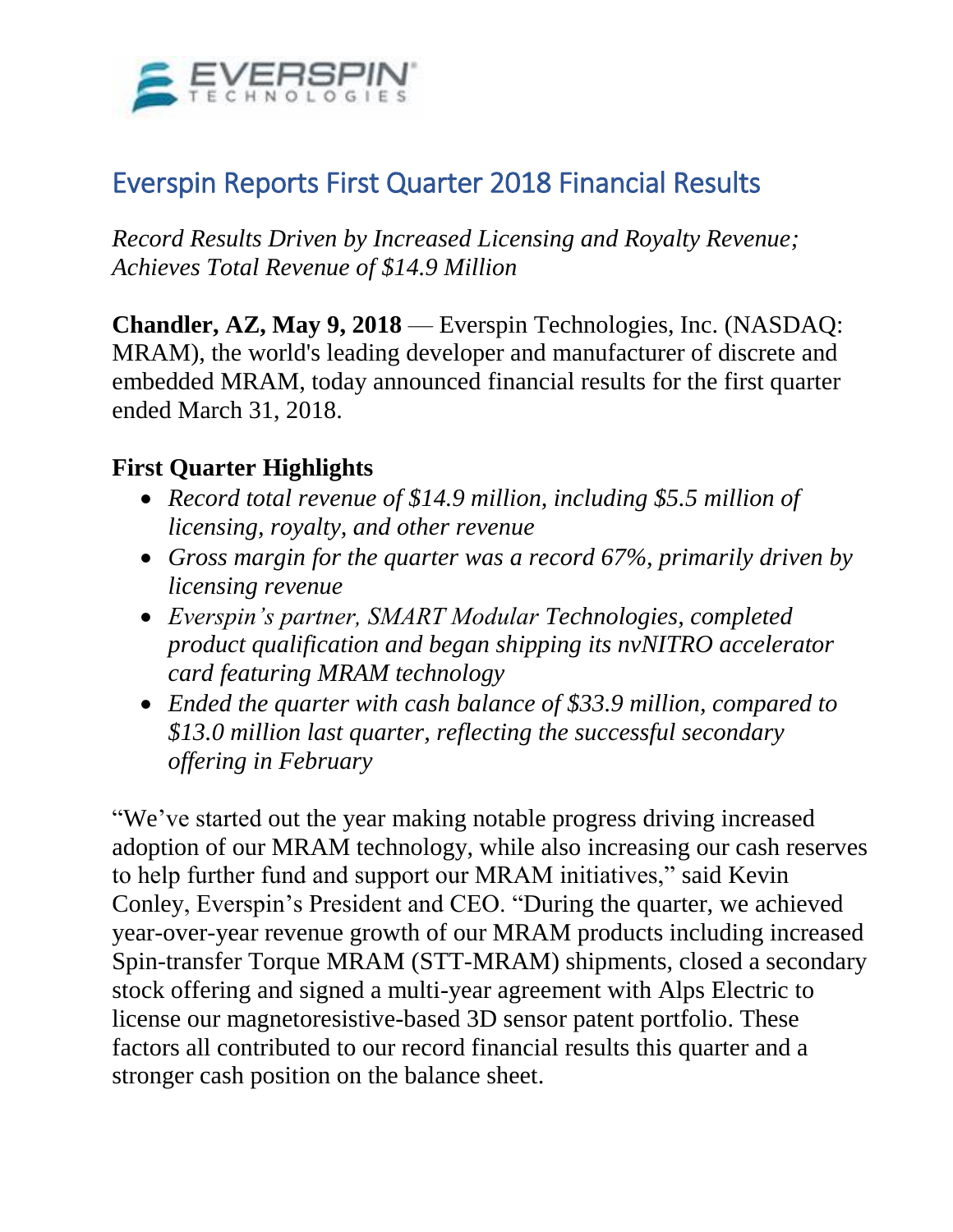

"We are also pleased that our strategic partner SMART Modular is shipping the nvNITRO NVMe storage accelerator. This product is the first purely MRAM-based storage product using our STT-MRAM technology as well as the NVMe controller technology jointly developed by Everspin and SMART Modular. This is the world's first commercially available product utilizing our STT-MRAM's advanced perpendicular MTJ technology, delivering its low latency and high endurance to demanding transaction logging applications that require power-loss data protection.

"As we look to the second quarter, we expect to achieve further progress on the production ramp of our 256Mb STT-MRAM device and its qualification with our lead flash array customer."

### **First Quarter Results**

Revenue for the first quarter of 2018 was \$14.9 million, which includes \$5.5 million of licensing, royalty and other revenue, compared with \$7.9 million in the first quarter of 2017 and \$10.1 million in the fourth quarter of 2017.

Gross margin for the first quarter of 2018 was 67.0%, compared with 53.5% in the first quarter of 2017 and 61.5% in the previous quarter.

Operating expenses for the first quarter of 2018 were \$11.1 million, compared with \$10.1 million in the year-ago quarter and \$10.5 million in the previous quarter.

Net loss per share for the first quarter of 2018 was \$1.3 million, or (\$0.09) per share, based on 14.8 million weighted-average shares outstanding, compared with a net loss of \$6.1 million, or (\$0.49) per share, in the first quarter of 2017 and \$4.4 million, or (\$0.35) per share, in the fourth quarter of 2017.

### **Business Outlook**

For the second quarter of 2018, Everspin expects revenue to range between \$10.9 million and \$11.3 million. Net loss per share is expected to range between (\$0.45) and (\$0.41) based on the average-weighted share count of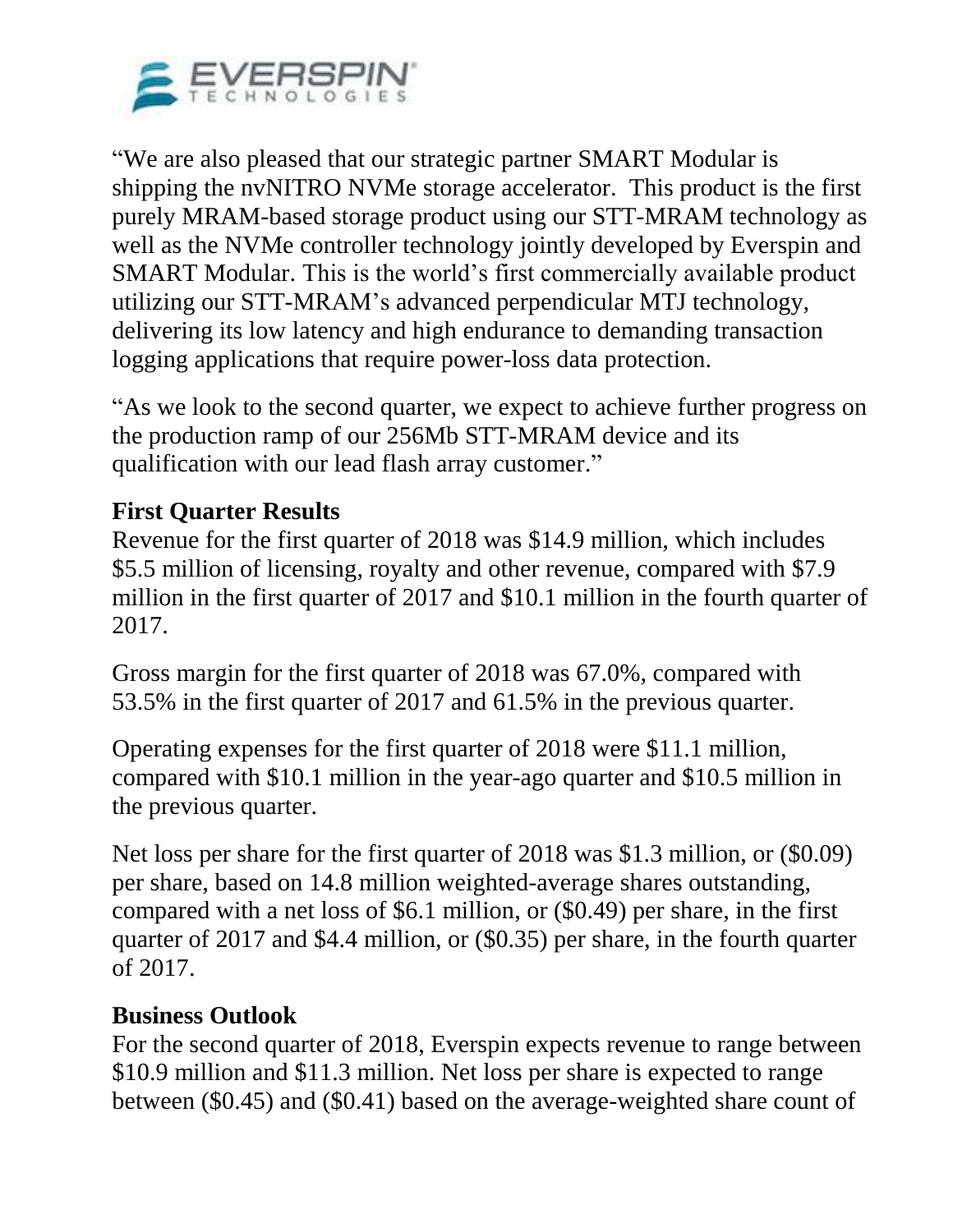

16.9 million shares outstanding.

# **Conference Call**

Everspin will host a conference call for analysts and investors today at 5:00 p.m. Eastern Time. Interested participants can access the call by dialing 1- 844-889-7788 and providing passcode 7835918. International callers may join the call by dialing +1-661-378-9932, using the same code. The call will also be available as a live and archived webcast in the Investor Relations section of the company's website at [investor.everspin.com.](https://www.globenewswire.com/Tracker?data=Yslc05KKXn_FmUYl36klSjgjxc3kXl8-_nFy37vxurQuaaFvgVt3yjkYUn5sW--3khZoRB_N8Jf1p7bqwXbXbxLqujuhKgAwhO_cglugVb9pWqn4BIeoTVFb0aP4qrpMvBpYc4-GhtfBmGjMlCjE85OPNQ3Q6I9v8a6BYlOTp4J5VpydCDV6JD0Ryvsy3_Ne687-cDMg1DFHWY6MFvcK2Quy0M-gho88pdecRHG9casEZs8IjU0XDwj-pynU9fyZ6L6BBcJqLI65defz5tM3Kx20hBH7n2MnQEm5gBp37wvTaESs_bGS5RuoXa4VrwZROyl68Hw51O_o-tlwTtwNW24WrYNZCrIaqNKuwUQ7yDBHpXE0_13B4vInpe_WY_Wv96gwk5BoNpgKzEkpS6HMbMpe6H60d1a726nWLQJRtNNy448WT1lmakPD1-0avdFfEeuA346UgTmP7cjErDse6iFljbuK_hPF7W49J2X461V7iLx9D2XyZgvfsdy2V-Hf)

A telephone replay of the conference call will be available approximately two hours after the call until Wednesday, May 16, 2018, at midnight, Eastern Time. The replay can be accessed by dialing 1-855-859-2056 and using the passcode 7835918. International callers should dial +1-404-537- 3406 and enter the same passcode at the prompt.

## **About Everspin Technologies**

Headquartered in Chandler, Arizona, Everspin Technologies, Inc. is the worldwide leader in designing, manufacturing, and commercially shipping discrete and embedded Magnetoresistive RAM (MRAM) into markets and applications where data persistence, performance, and endurance are paramount. With over 70 million MRAM products deployed in data center, cloud storage, energy, industrial, automotive, and transportation markets, Everspin has built the strongest and fastest-growing foundation of MRAM users in the world. For more information, visit [www.everspin.com.](https://www.globenewswire.com/Tracker?data=3cq9OXBXEUFeXcdKqv9XwLM1mOWI9ebBq4LDI_kg9EOfdSREdsqN_qReoXD-VydFjS6qjVIOI2oYRWJlsBEn7w==)

# **Cautionary Statement Regarding Forward-Looking Statements**

This press release contains forward-looking statements regarding future events that involve risks and uncertainties that could cause actual results or events to differ materially from the expectations disclosed in the forwardlooking statements, including, but not limited to, Everspin's estimated first quarter 2018 financial guidance. Actual results could differ materially from these forward-looking statements as a result of certain factors, including, without limitation, the risks set forth in Everspin's Form 10-K filed with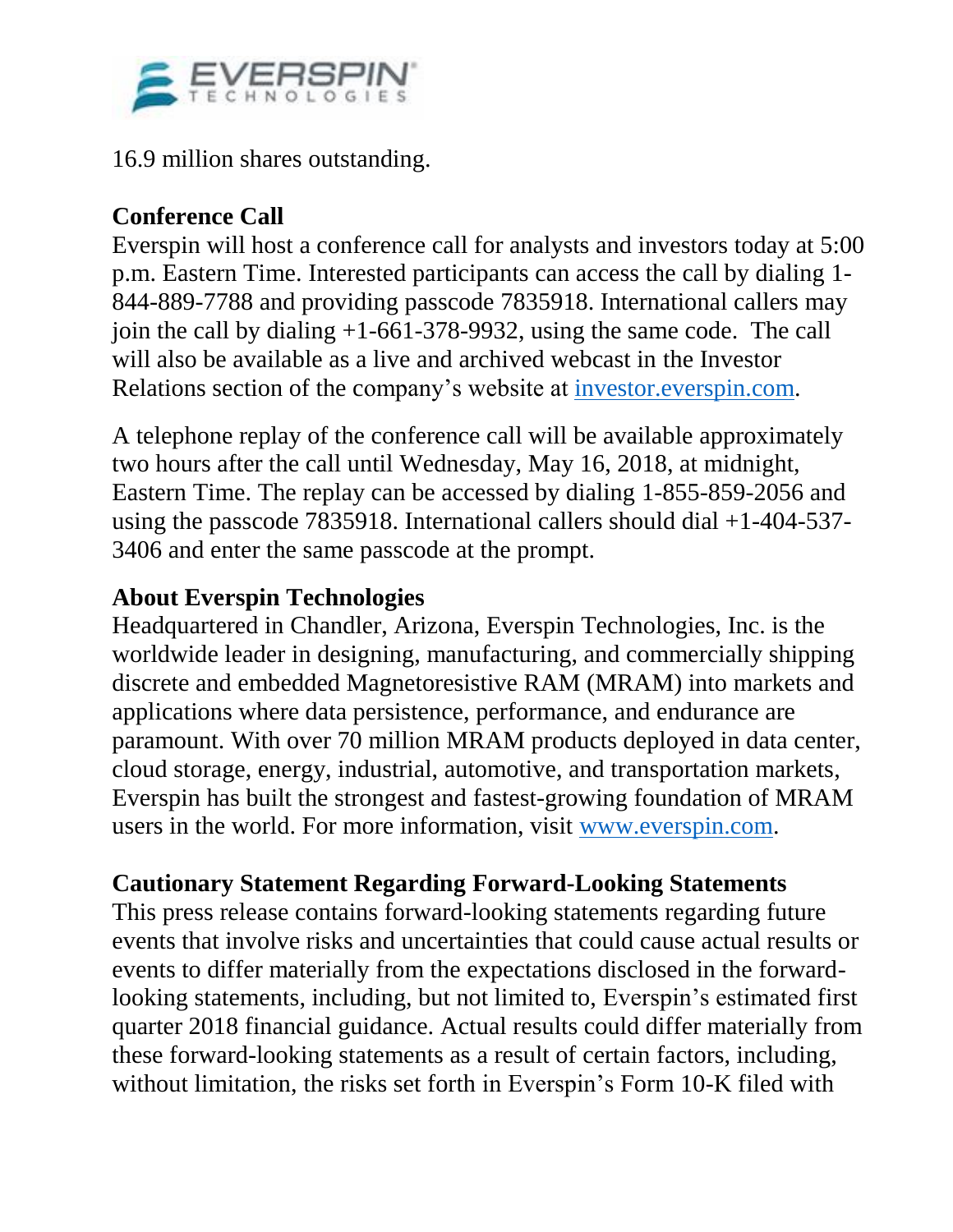

the Securities and Exchange Commission on March 15, 2018, under the caption "Risk Factors." Subsequent events may cause these expectations to change, and Everspin disclaims any obligations to update or alter these forward-looking statements in the future, whether as a result of new information, future events or otherwise.

#### **Everspin Contacts:**

Charlie Rubin - Story Public Relations 415-674-3816 [charlie@storypr.com](mailto:charlie@storypr.com) Leanne K. Sievers - Shelton Group Investor Relations 949-224-3874 [sheltonir@sheltongroup.com](mailto:sheltonir@sheltongroup.com)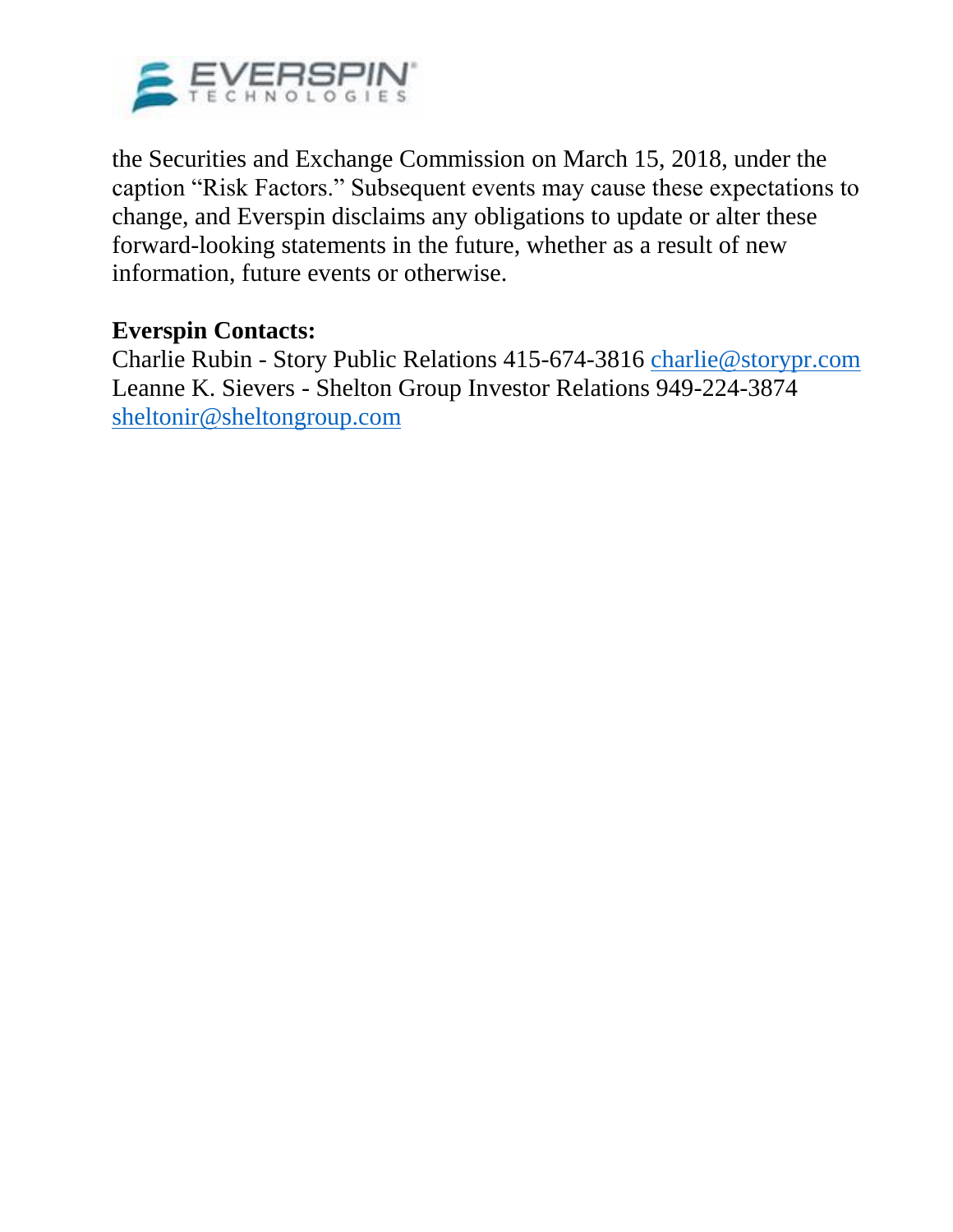

#### **EVERSPIN TECHNOLOGIES, INC. Condensed Balance Sheets**

**(In thousands, except share and per share amounts)**

|                                                                       | March 31,<br>2018<br>(Unaudited) |                | December 31,<br>2017<br>(See Note 2) |              |
|-----------------------------------------------------------------------|----------------------------------|----------------|--------------------------------------|--------------|
|                                                                       |                                  |                |                                      |              |
| <b>Assets</b>                                                         |                                  |                |                                      |              |
| Current assets:                                                       |                                  |                |                                      |              |
| Cash and cash equivalents                                             | $\zeta$                          | 33,883         | \$                                   | 12,950       |
| Accounts receivable, net                                              |                                  | 8,904          |                                      | 3,429        |
| Amounts due from related parties                                      |                                  | 382            |                                      | 612          |
| Inventory                                                             |                                  | 8,903          |                                      | 9,837        |
| Prepaid expenses and other current assets                             |                                  | 1,207          |                                      | 590          |
| <b>Total current assets</b>                                           |                                  | 53,279         |                                      | 27,418       |
| Property and equipment, net                                           |                                  | 3,775          |                                      | 3,946        |
| Other assets                                                          |                                  | 93             |                                      | 73           |
| <b>Total assets</b>                                                   | \$                               | 57,147         | \$                                   | 31,437       |
|                                                                       |                                  |                |                                      |              |
| Liabilities and Stockholders' Equity                                  |                                  |                |                                      |              |
| <b>Current liabilities:</b>                                           |                                  |                |                                      |              |
| Accounts payable                                                      | $\zeta$                          | 2,337          | \$                                   | 2,720        |
| <b>Accrued liabilities</b>                                            |                                  | 2,127          |                                      | 2,254        |
| Amounts due to related parties                                        |                                  | 3,734          |                                      | 1,694        |
| Deferred income on shipments to distributors                          |                                  |                |                                      | 1,720        |
| Current portion of long-term debt                                     |                                  | 5,490          |                                      | 3,987        |
| <b>Total current liabilities</b>                                      |                                  | 13,688         |                                      | 12,375       |
| Long-term debt, net of current portion                                |                                  | 6,772          |                                      | 8,178        |
| <b>Total liabilities</b>                                              |                                  | 20,460         |                                      | 20,553       |
| Commitments and contingencies                                         |                                  |                |                                      |              |
| Stockholders' equity:                                                 |                                  |                |                                      |              |
| Preferred stock, \$0.0001 par value per share; 5,000,000 shares       |                                  |                |                                      |              |
| authorized; no shares issued and outstanding as of March 31, 2018 and |                                  |                |                                      |              |
| December 31, 2017                                                     |                                  |                |                                      |              |
| Common stock, \$0.0001 par value per share; 100,000,000 shares        |                                  |                |                                      |              |
| authorized; 16,648,271 and 12,817,201 shares issued and outstanding   |                                  |                |                                      |              |
| as of March 31, 2018 and December 31, 2017                            |                                  | $\overline{2}$ |                                      | $\mathbf{1}$ |
| Additional paid-in capital                                            |                                  | 154,201        |                                      | 128,422      |
| Accumulated deficit                                                   |                                  | (117, 516)     |                                      | (117,539)    |
| Total stockholders' equity                                            |                                  | 36,687         |                                      | 10,884       |
| Total liabilities and stockholders' equity                            | \$                               | 57,147         | \$                                   | 31,437       |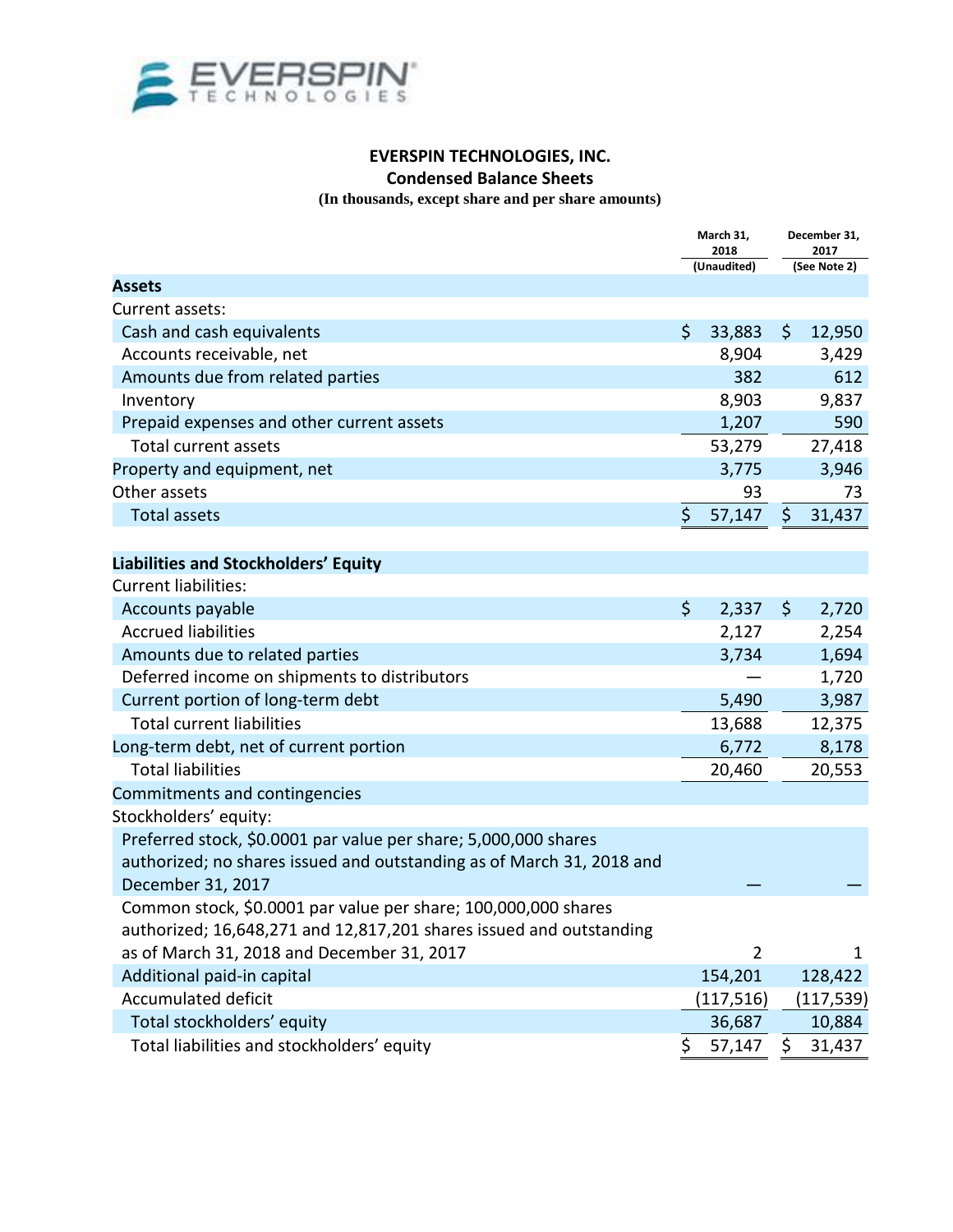

#### **EVERSPIN TECHNOLOGIES, INC. Condensed Statements of Operations and Comprehensive Loss (In thousands, except share and per share amounts) (Unaudited)**

|                                                                                         | <b>Three Months Ended</b><br>March 31, |            |         |            |
|-----------------------------------------------------------------------------------------|----------------------------------------|------------|---------|------------|
|                                                                                         |                                        | 2018       |         | 2017       |
| <b>Product sales</b>                                                                    | $\mathsf{\dot{S}}$                     | 9,264      | $\zeta$ | 6,648      |
| Product sales - related party                                                           |                                        | 101        |         |            |
| Licensing, royalty, and other revenue                                                   |                                        | 5,107      |         | 91         |
| Licensing, royalty, and other revenue - related party                                   |                                        | 381        |         | 1,141      |
| <b>Total revenue</b>                                                                    |                                        | 14,853     |         | 7,880      |
| Cost of sales                                                                           |                                        | 4,898      |         | 3,663      |
| Gross profit                                                                            |                                        | 9,955      |         | 4,217      |
| Operating expenses:                                                                     |                                        |            |         |            |
| Research and development                                                                |                                        | 6,480      |         | 6,389      |
| General and administrative                                                              |                                        | 3,219      |         | 2,845      |
| Sales and marketing                                                                     |                                        | 1,366      |         | 858        |
| Total operating expenses                                                                |                                        | 11,065     |         | 10,092     |
| Loss from operations                                                                    |                                        | (1, 110)   |         | (5, 875)   |
| Interest expense                                                                        |                                        | (211)      |         | (230)      |
| Other income, net                                                                       |                                        | 44         |         | 19         |
| Net loss and comprehensive loss                                                         | $\frac{5}{1}$                          | (1, 277)   | \$      | (6,086)    |
| Net loss per common share, basic and diluted                                            | \$                                     | (0.09)     | \$      | (0.49)     |
| Weighted-average shares used to compute net loss per common<br>share, basic and diluted |                                        | 14,789,036 |         | 12,299,981 |